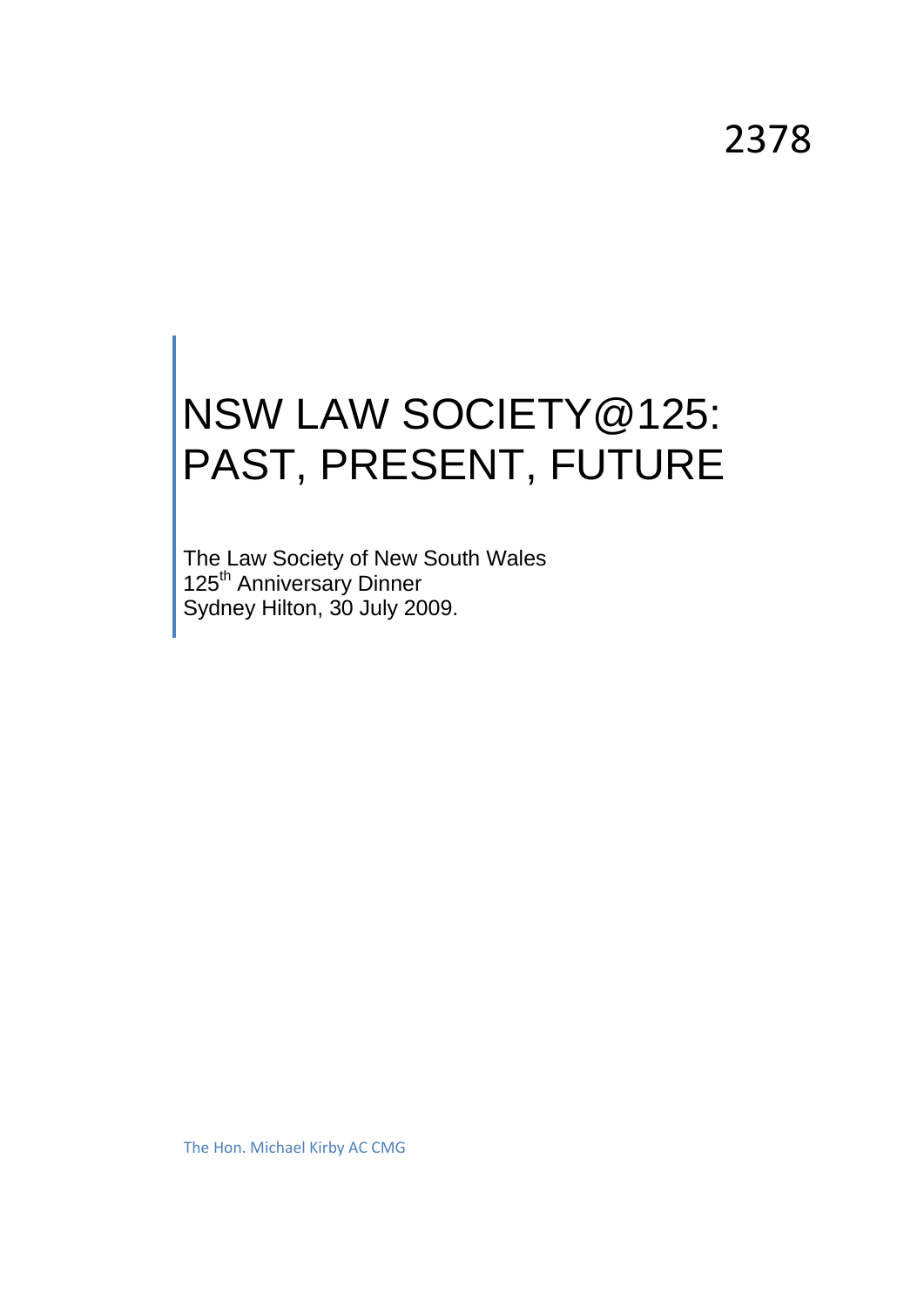## **THE LAW SOCIETY OF NEW SOUTH WALES**

### **125TH ANNIVERSARY DINNER**

#### **SYDNEY HILTON, 30 JULY 2009.**

#### **NSW LAW SOCIETY@125: PAST, PRESENT, FUTURE**

The Hon. Michael Kirby AC CMG

#### **THE PAST**

Depending on the starting point one selects, this is a celebration of 125 years of the organised attorneys of New South Wales.

Long before that time, the attorneys of the colony were banded together in a common cause. In 1824, they joined together to attempt to stave off the attempt by Robert Wardell and William Wentworth to exclude them from advocacy in the colony and to "confine them to their own profession<sup>1</sup>". They also banded together in 1842 to confront Governor Gipps and to create the Sydney Law Library Society under the leadership of James Norton<sup>2</sup>.

However, it was the formation of the Incorporated Law Institute of New South Wales in May 1884 $3$  that is usually taken as the starting point of the institutional life of the community of lawyers in this part of Australia. It is to commemorate that event that we come together to celebrate on this occasion.

**.** 

<sup>×</sup>  Former Justice of the High Court of Australia and President of the NSW Court of Appeal; President, Institute of Arbitrators & Mediators Australia. Solicitor of the Supreme Court of NSW (1962-67).

<sup>1</sup> Entry on "Robert Wardell" in *Australian Dictionary of Biography* (MUP, 1967), Vol.2, 570 at 571.

<sup>2</sup> "A History of Service to the Law" in *Law Society Journal* (NSW), July 2009, 50. See also J.M. Bennett, *A History of Solicitors in New South Wales* (Legal Books, Sydney, 1984), 141 ff; S.E. Napier and E.N. Daly, *The Genesis and Growth of Solicitors' Association in New South Wales* (Law Book Co., Sydney, 1937) 1. 3

"A History of Service", Ibid. 51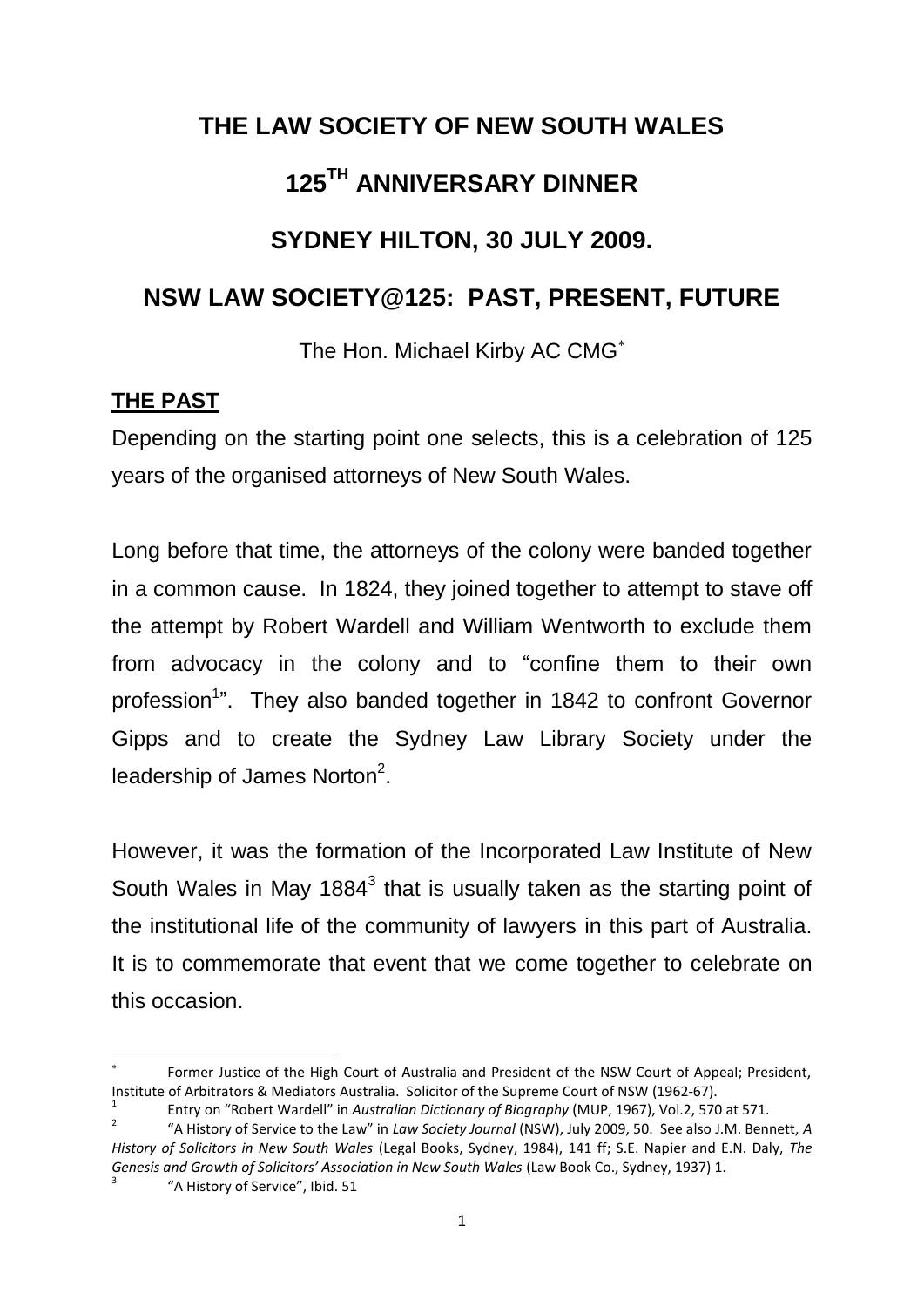The history of the Institute (renamed in 1960 as the Law Society) is told, with excellent illustrations, in the latest issue of the Law Society Journal<sup>4</sup>. There we can read of the struggles to create a common body of ethics (1898); to regulate trust accounts (1922); to admit women to the profession (1924); to provide a fidelity guarantee fund (1935); to set up regional law societies (1957); to acquire the premises in Phillip Street, Sydney (1959); to establish the *Journal* (1963); to create the Law Foundation (1967); to abolish articles of clerkship and to substitute training in a college of law (1975); to create the Young Lawyers movement (1980); to commence an annual Law Week (1983); to adopt speciality accreditations (1992); and to welcome overseas candidates to the college (2007).

I am proud that between 1959 and 1967, I served in solicitors' offices, first as an articled clerk, and then as a "solicitor, attorney and proctor". Those years prepared me for the practical challenges of a life in the law. There is nothing quite like sitting across a desk, talking with a client, to focus the mind on a legal problem.

Mind you, I had difficulties getting into the profession, despite outstanding results in the school leaving certificate examinations. I applied to all the big firms, including Clayton Utz where the President is now a partner. All of them rejected me. I think I have forgiven them. However, that experience made me a convert to equal opportunity in employment and elsewhere. I hope things have improved in recruitment of new entrants to our profession.

**<sup>.</sup>** 4 Ibid. 50-59.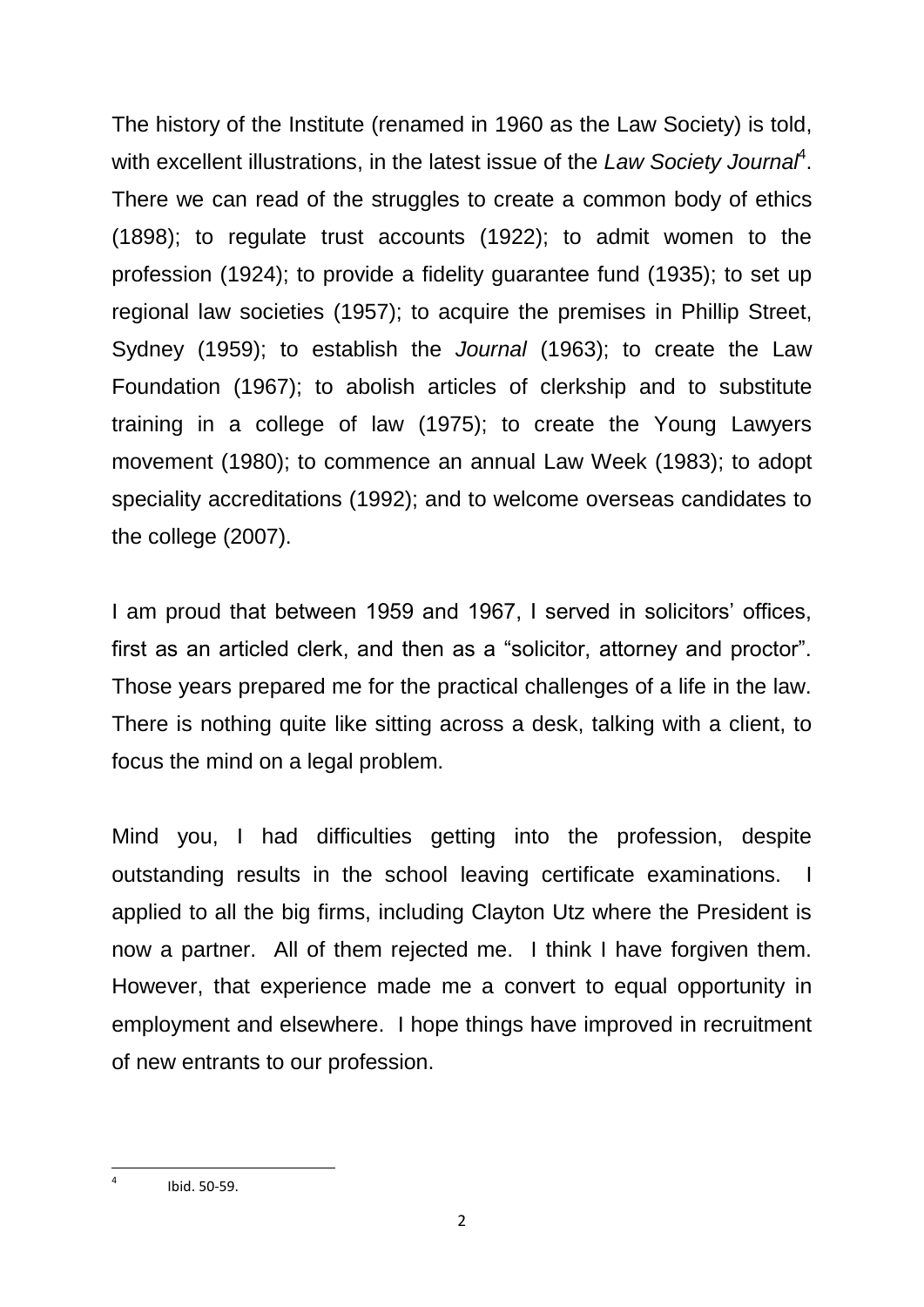When I arrived at the Law School of Sydney University, exactly fifty years ago, an address of welcome was given by the President of the Law Institute, Mr. John Watling of Sly & Russell. In those days, the presidents were usually leaders of the large, long established firms. There were no women members of the Council then. The first woman solicitor, Marie Byles, was still seen around town into the 1960s.

On my first appointment to judicial office in December 1974, the leaders of the Society included Allan Loxton, Murray Hooke, David Barr, John Bowen, Roy Turner and Bruce Holcombe. The last named had been my first employer and later legal partner when I joined the ranks of solicitors in 1962. He and Roger Lakeman co-founded Hicksons, where I practised as a kind of in-house counsel. Bruce Holcombe was innovative, brilliant and generous.

In 1984, when I began my service in the Court of Appeal of NSW, the President of the Society was Rod McGeogh. Other councillors were Kim Garling, Don McLachlan, Nick Carson, David de Carvalho and a young Bill Windeyer who was soon to grace the Supreme Court of the State. Still, there were no women members of Council. Ahead lay the turbulent, creative presidency of John Marsden.

In 1996, when I was appointed to the High Court, Norman Lyall was President. The Vice-Presidents were Patrick Fair and Ron Henrich. Ron Heinrich only recently laid down his responsibilities as President of the Commonwealth Lawyers" Association. In that office, he took a leading part in requiring lawyers and law societies throughout the Commonwealth of Nations to consider and address the discrimination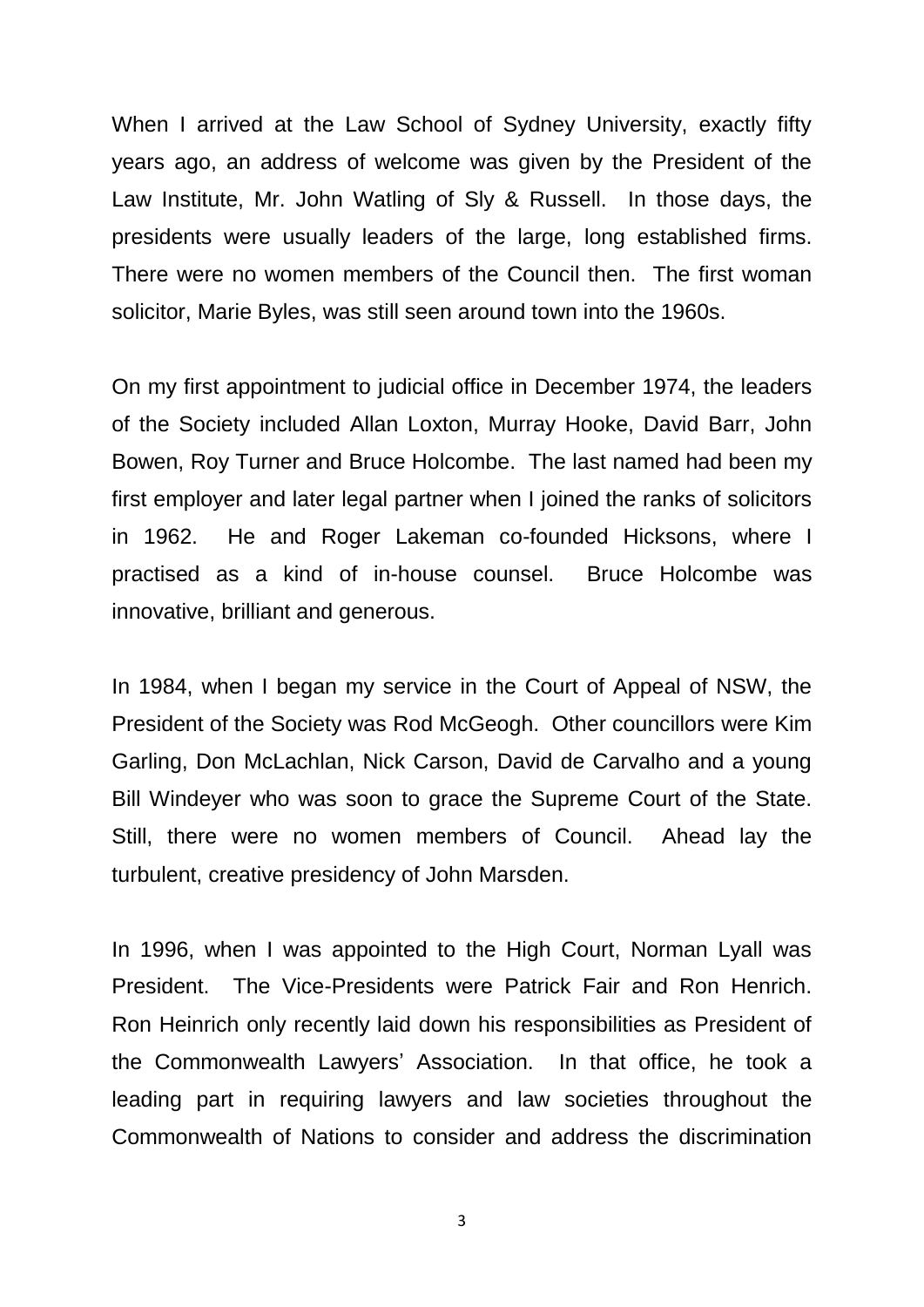against their colleagues on the basis of sexuality that still exists in the criminal laws of 41 of the 53 Commonwealth countries.

By this time, six women had joined the Council and before long, they too were to achieve the presidency. Mahla Pearlman being the first. We honour her here, and many of those named.

The objects of the Institute, now the Society, included the promotion of common interests, securing public confidence in practising lawyers and "consider[ing], originat[ing] and promot[ing] reform and improvements to the law". From the very start, law reform was a core objective of this branch of the legal profession<sup>5</sup>. I was to discover how important that would be, during my time as the inaugural Chairman of the Australian Law Reform Commission. Successive Councils of the Society gave the Commission sterling support.

I take this opportunity to congratulate the succeeding chief executives of the Institute and Society. The staff, those who served on the Council. The editors of the *Journal*, including Robert Campbell, the present editor. This is a legal publication that gently seduces us into reading its pages. I confess that I often start with the book reviews. That may be because I often write them! The world today is a very different place from that of the colonial era of 1884. Many things have changed for the better. However, some changes have not been improvements.

#### **CHANGES FOR THE BETTER**

*Role of women*: I have my list of improvements that I have seen during the past fifty years in this branch of the legal profession. No

<sup>-&</sup>lt;br>5 Ibid. 51.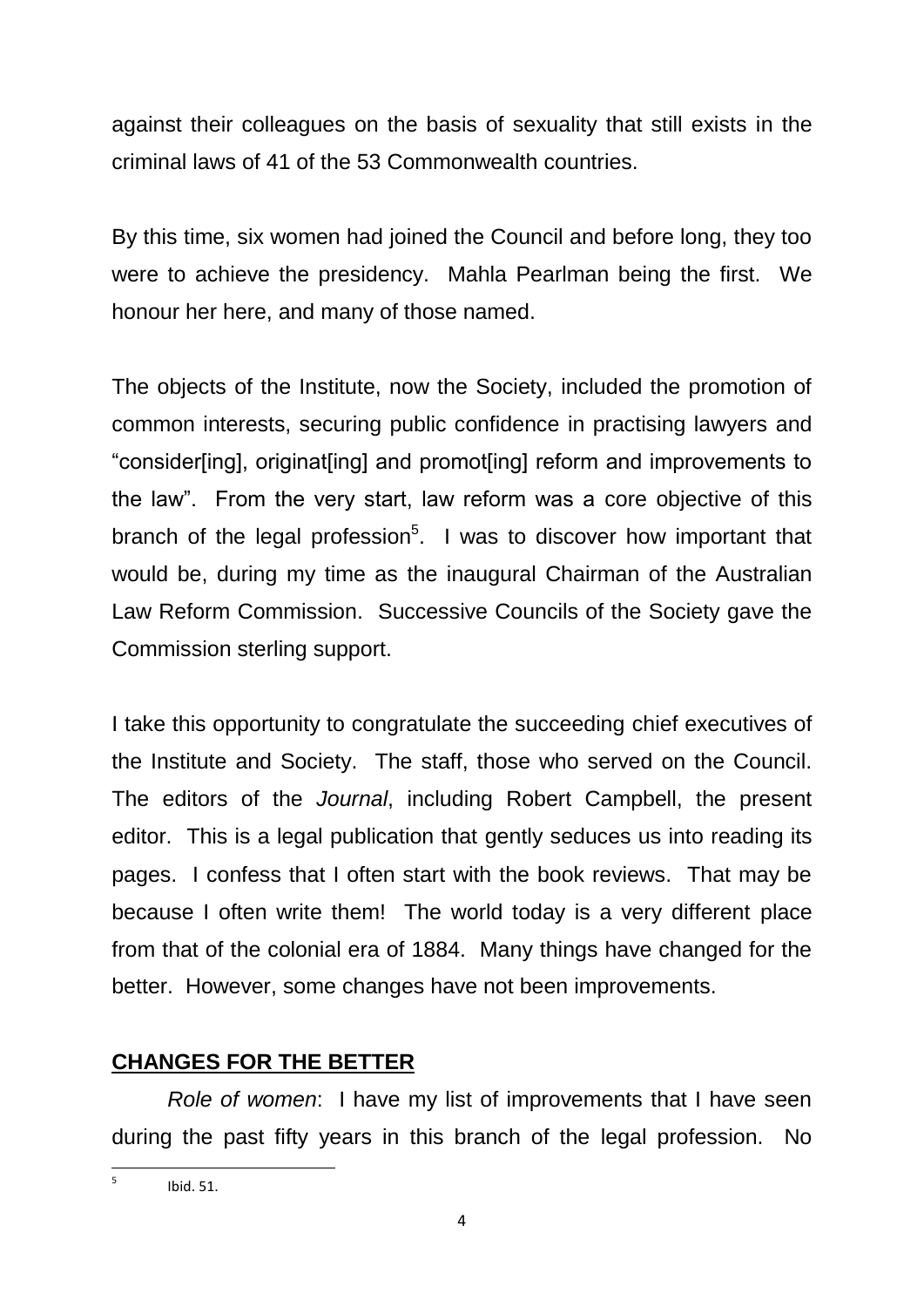doubt all of us will have our own categories. Surely near the top of everyone's list will be the increasing role of women in the law.

It is amazing for us to read of the struggle that Ada Evans had, at the beginning of the last century, to become a lawyer. She was only admitted to the university course because the then Dean of Law was overseas. Despite her graduation, she was denied practice on the basis that she was not a "person". It took legislation in 1918 to overcome that impediment; but by then it was too late for Ada Evans<sup>6</sup>.

Today, about half of law graduates and more than half of those admitted as lawyers are women. Their advent has not only secured personal fulfilment for the women involved. It helped to change the ethos and culture of the legal profession. In my view for the better.

*Changing hierarchy:* The past half-century has also achieved a significant change in the hierarchies of the law. When I began, solicitors were often denied audience before the superior courts, including the High Court. The strict divide of the profession, so keenly sought by Wardell and Wentworth in the 1820s, persisted until the 1970s. Now, there is equality in audience rights before the courts and many fine arguments in the Court of Appeal I saw presented by solicitor advocates, including Jeremy Bingham and Paul Brereton.

Highly experienced solicitors have been appointed to serve as judges. On the Supreme Court of New South Wales, they have included Windeyer J, Santow JA, Pearlman AJA, Barrett J and Julie Ward J. One past President of the Law Society, John North, was recently welcomed

<sup>—&</sup>lt;br>6 Ibid.54.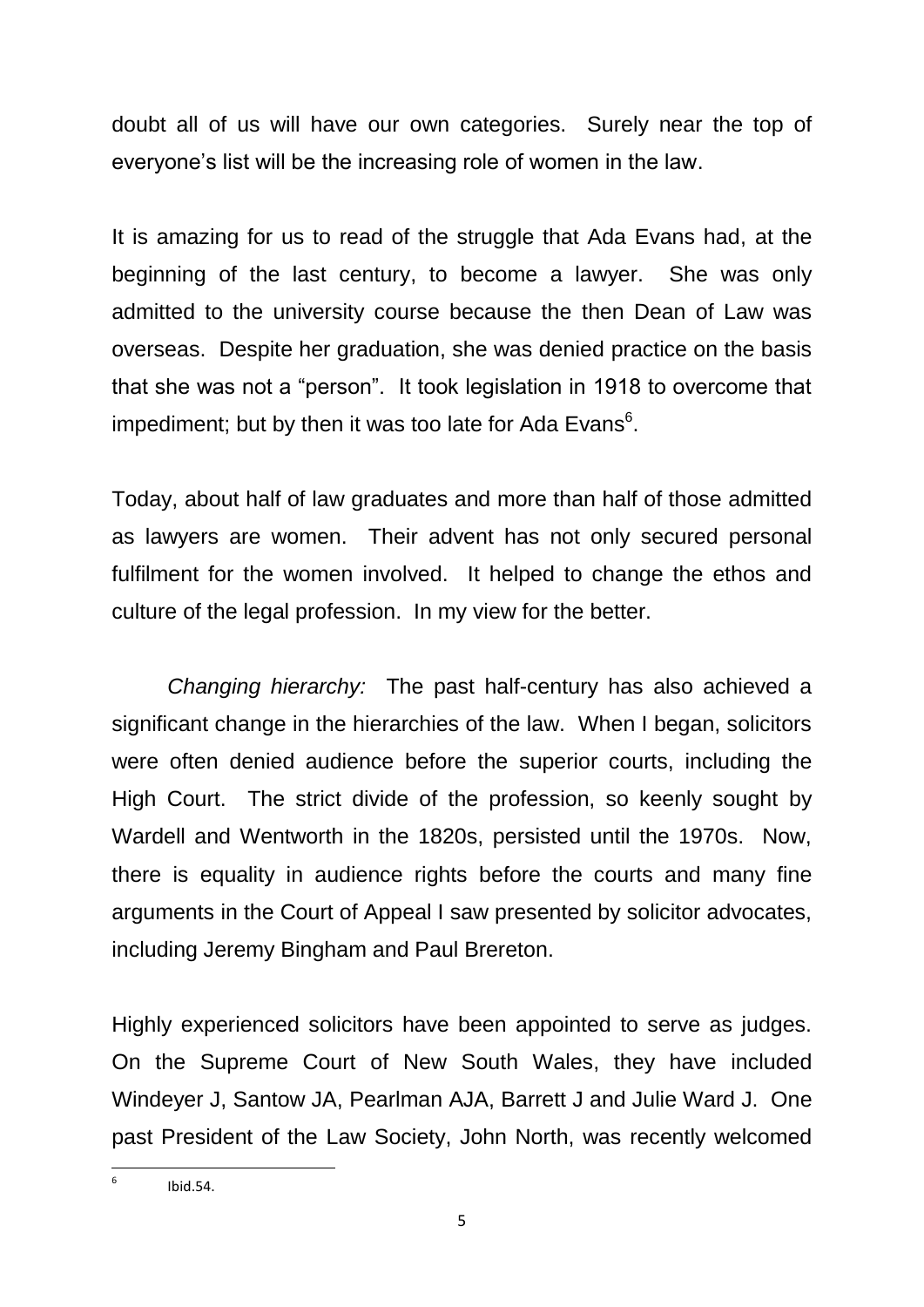to the office of judge of the District Court. I thank him for his service as President of the Society and of the Law Council of Australia. He will make another outstanding judge.

*National profession:* When I arrived in the law, the legal profession was strictly divided according to the geographical boundaries of the States and Territories of Australia. In part, this reflected the predominance of state law in our country. With the growth of federal law, and of national and international law, moves have accelerated to promote a national profession. This year, the Law Council of Australia has been working closely with the federal Attorney-General and state professional bodies, towards the completion of "the national profession project"<sup>7</sup>. Professor Michael Lavarch, Dean of Law at Queensland University of Technology, chairs a consultative committee to advise the Council of Australian Governments on national reform of legal regulation. Changing things established for more than a century is never easy, particularly in the law. But in the words of Ian Berry, President of the Queensland Law Society, we are now headed "for the fast track"<sup>8</sup>. Given the traditions of the past, these are astonishing developments. They reflect at once market and professional realities.

*Law reform:* Although ongoing reform of the law was, from the start, an objective of the Law Institute, fifty years ago it tended to move to the bottom of the tray. It was something to be done by judges and lawyers on a Friday afternoon, followed as quickly as possible by a few stiff drinks.

**.** 

<sup>7</sup> *Australian Financial Review*, 6 January 2009, 4? 8

I. Berry, "A National Profession, Are We Headed For The Fast Track?", *Proctor* (Law Society Qld.), April 2009, 7.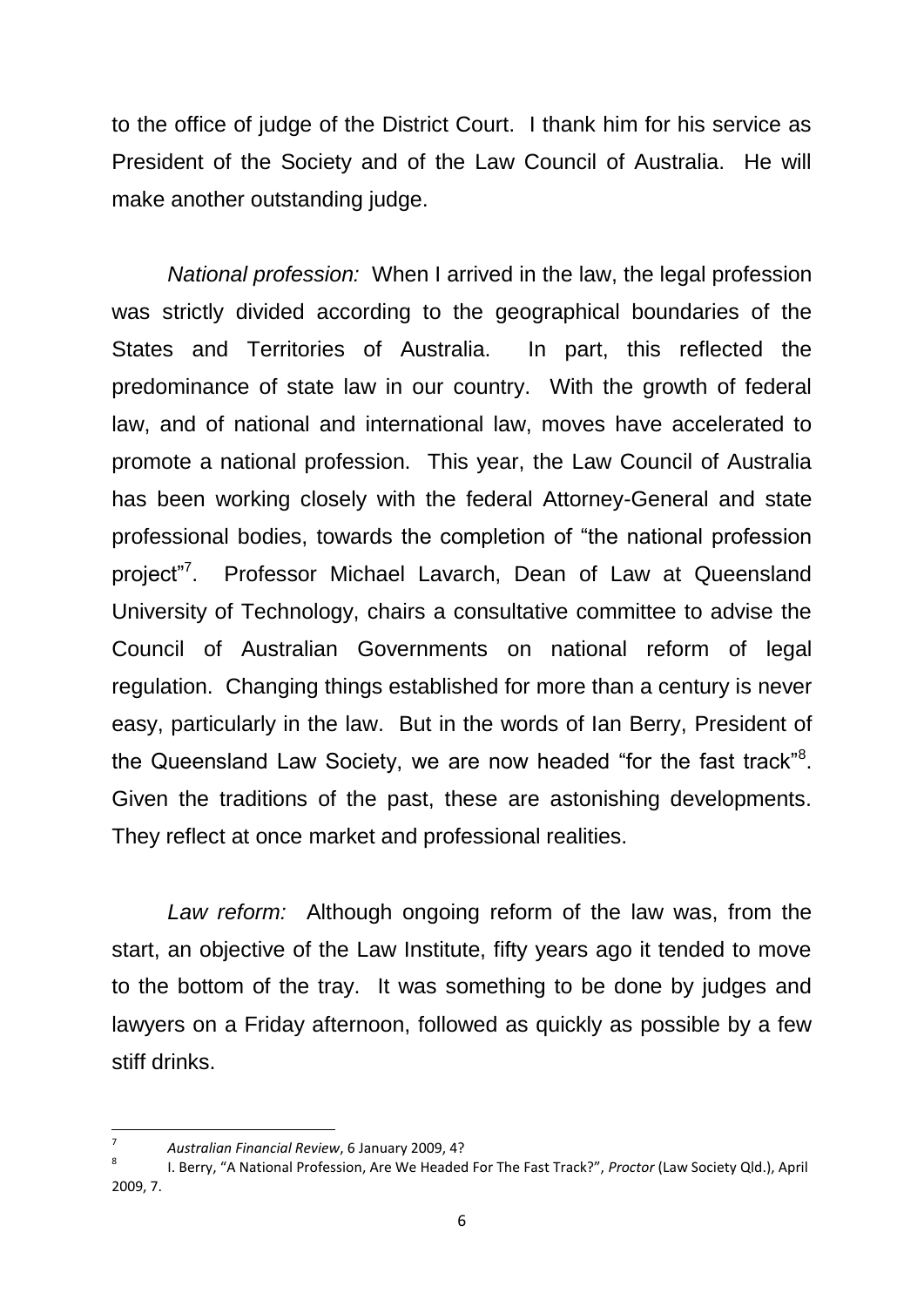Professionalism in law reform developed around the early initiative of the NSWLRC. Its professional excellence was soon copied in other jurisdictions. From the 1970s, and today, making submissions and contributions to law reform enquiries has become a truly important role of the legal profession, drawing on its experience of injustices and inefficiencies. I pay a tribute to the Society for the help that it gave the ALRC, as it still does, in the many projects of law reform. Once there was hostility to institutional reform in some quarters. Today law reform is viewed as part of our professionalism. Engagement in law reform helps to teach us all the need to question old laws and to check them against contemporary values and experience. The profession of law inescapably has a moral dimension. That is why the content of law never stands still. It is why law reform is so important.

*Pro bono lawyering:* Contemporary lawyers, in ever increasing numbers, play a part in the *pro bono* movement. In my days as a clerk and young solicitor, voluntary work was not so designated. But it certainly existed. Many were the cases that I performed free of charge on behalf of the Council of Civil Liberties, war veterans, injured workers and members of other vulnerable groups.

I realise that ever increasing demands upon lawyers to perform work without charge is sometimes a remedy that governments select rather than to provide proper systems of legal aid. Nevertheless, *pro bono* law is now a large and established feature of law as practised today<sup>9</sup>. In 2004, it was estimated to be worth  $$250$  million<sup>10</sup>. It is regularly

<sup>-&</sup>lt;br>9 M. Lavarch, "National Legal Regulation: What Happens Next", *Proctor*, June 2009, 22.

<sup>10</sup> Australia, National Pro Bono Resource Centre, *The Australian Pro Bono Manual (Ed., Jill Anderson), Sydney, 2003*; Z. Lyon, "Pro Bono Barriers Banished for In-House Lawyers", *Lawyers Weekly*, 10 June 2009, 8; M. Tinkler, "Case for Pro Bono Work Adds Up", *Australian Financial Revieew*, 16 January 2009, 44.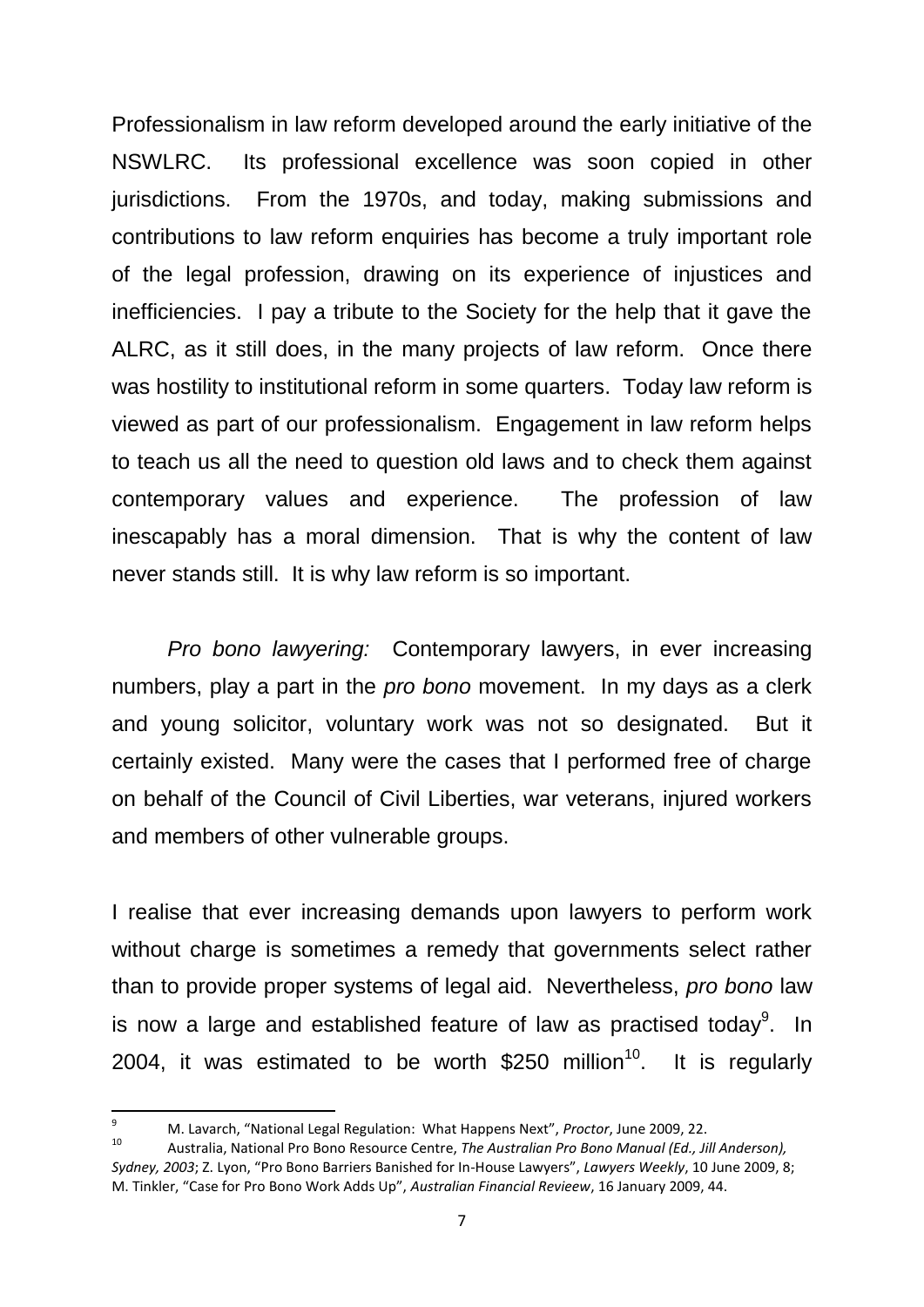expected of law firms that bid for government contracts. Its importance for ambitious, idealistic young lawyers cannot be denied.

Although I criticised Clayton Utz for rejecting my near-perfect application for articles so many years ago, I pay tribute to them for their *pro bono* assistance to the legal team that won the second appeal for Mr. Andrew Mallard after he had served more than a decade"s imprisonment for his conviction of murder in Perth<sup>11</sup>. Likewise, Allens Arthur Robinson represented an Aboriginal prisoner, Ms. Roach, in a case that won the right to vote in the last federal election for many Australian prisoners<sup>12</sup>.

There are countless such stories. They bring credit on the lawyers involved and to our profession. They bring individuals to justice and vindicate the system in which we all serve.

*Global and regional outlook:* In the place of the narrow parochialism of the past, the legal profession in Australia today has become more global and regional in its perspectives. I congratulate President Joe Catanzariti, for repeatedly urging this wider perspective on the profession<sup>13</sup>. A glance at advertisements in newspapers, in the *Journal* and *Lawyers' Weekly* shows the huge opportunities in offshore employment for Australian lawyers today. And in the substance of law, despite rearguard action from some quarters<sup>14</sup>, we are seeing an increasing willingness on the part of Australian courts and lawyers to adapt our domestic law to the rules and procedures of international law. It is a good thing that modern travel has helped broaden the mind of our

 $\frac{1}{11}$ *Mallard v The Queen* (2005) 224 CLR 125.

<sup>12</sup> *Roach v Electoral Commissioner* (2007) 233 CLR 162.

<sup>13</sup> See e.g. J. Catanzariti, "Strengthening Our Regional Focus", *Law Society Journal* (NSW), May 2009, 4; ibid. "Global and Local Developments", June 2009, 4.

<sup>14</sup> *Al-Kateb v Godwin* (2004) 219 CLR 562 at 581 [36]ff.; cf. at 622 [169]ff.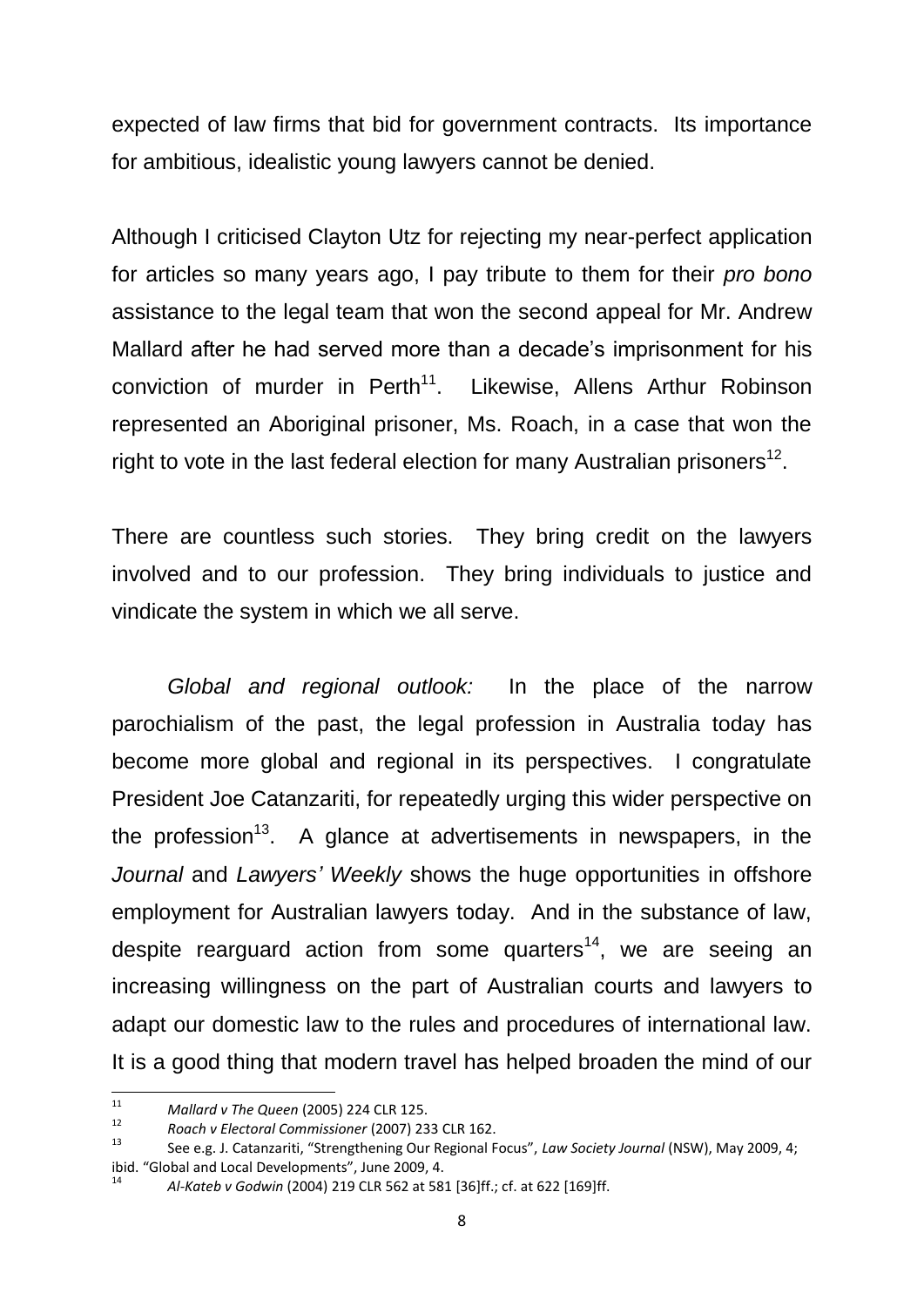profession and to facilitate participation in the numerous general and specialised conferences overseas. Truly now, for Australian lawyers, travel broadens the mind.

*Alternative dispute resolution:* My post-High Court engagements have involved me in ADR in my capacity as President of the Institute of Mediators & Arbitrators Australia. This too is an important development that has substantially occurred since I joined the judiciary thirty-four years ago. ADR brings with it the merits of speed, economy, privacy and greater control by the parties over the resolution of their dispute.

The process is not without challenges for it depends on the ability, diligence and will of all those who engage in it. I congratulate the federal Attorney-General (the Hon. Robert McClelland MP) for the initiatives he has taken to help improve both international and domestic arbitration in Australia. We need high standards of accreditation and an ongoing willingness in Australia to learn from overseas models. Retired lawyers and judges have a part to play in enlarging the ability of ADR to help meet some of the unmet needs for legal services in our country.

*Young lawyers:* Fifty years ago, young lawyers were expected to work horrendous hours, and to be seen and not heard in the profession. Now they are a living force in the Law Society and its activities. I was honoured in 2007 to be elected patron of Young Lawyers in this State. They have always been innovative. They pressed the Society into adopting Law Week, a celebration of our profession that has spread nationally. They are always in the vanguard of moves for equality and justice for vulnerable groups. Aboriginals, Asian Australians, women and gays. Lately, they have tackled the problems of depression,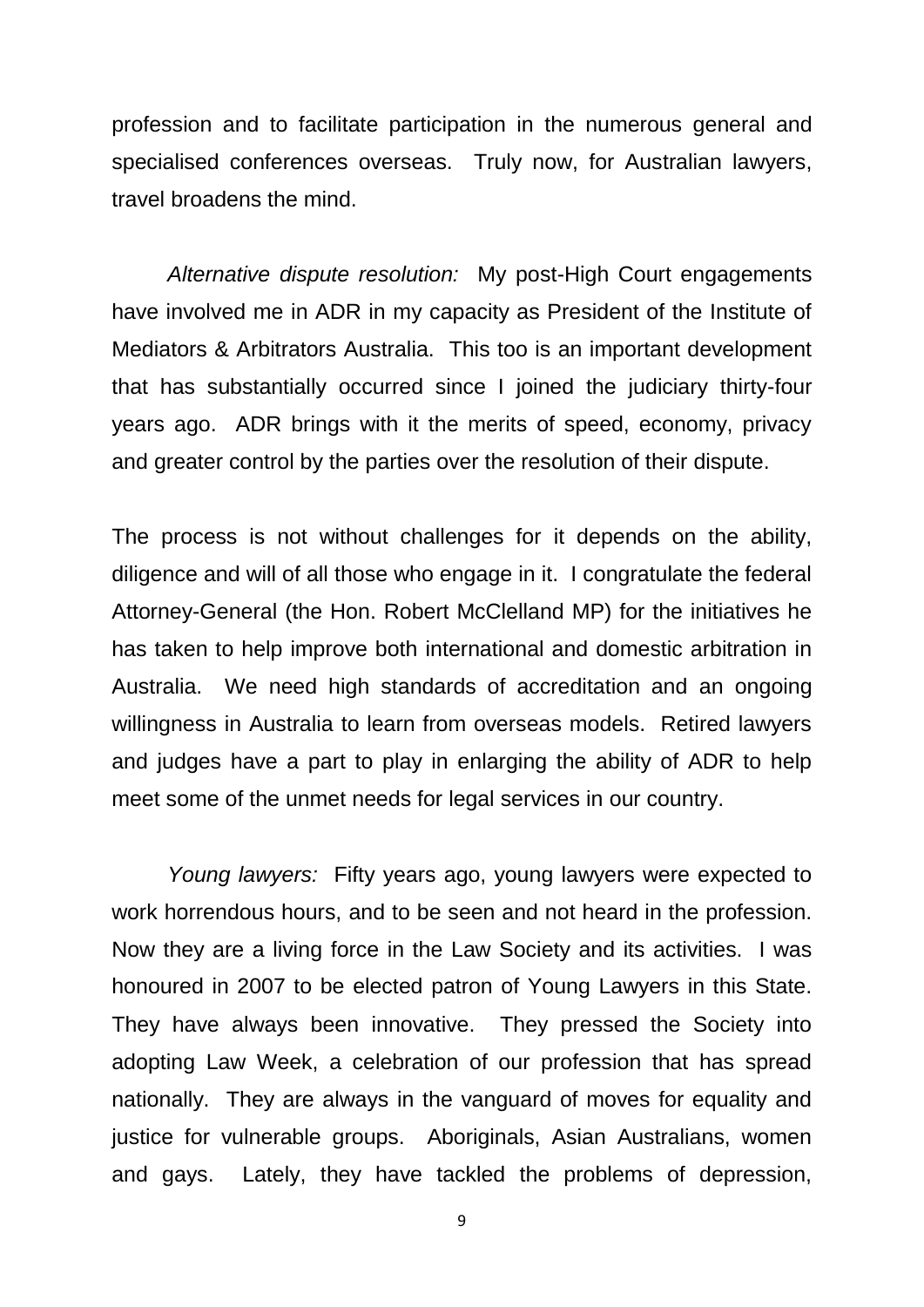including in the legal profession itself. They are willing to address issues that many of the old brigade might have preferred to sweep under the carpet. I applaud them.

*The Journal:* Since 1963, the *Law Society Journal* has been a voice to and for the profession on issues of common concern; on recent court decisions; on changes in technology and legal practice; and on items on personalities and current topics. Throughout Australia, and in the Bar Associations, there are excellent journals that are readable, attractive and informative. This is definitely an area of value for money.

*Continuing Education:* A half-century ago, graduation in law was treated as a sufficient ticket for life. Law school notes, embalmed and treasured up, gave the content of law thereafter, locked in the professional"s mind. Keeping up to date with the law has become a far greater challenge today as the statute law grows rapidly and common law doctrines are modified or overthrown. Procedures for obligatory ongoing legal education are essential in a learned profession whose body of knowledge is ever-changing. The Society has a useful role in promoting continuous legal education and in facilitating its provision to its members. We will see more innovation in this sphere in the years to come. Great changes have already been achieved.

#### **LESS ATTRACTIVE DEVELOPMENTS**

*Palaces of marble:* Before the self-satisfaction combines with fine food and wine to lull us into complacency, it is essential to acknowledge that not all changes in the law during the past fifty years have been for the better.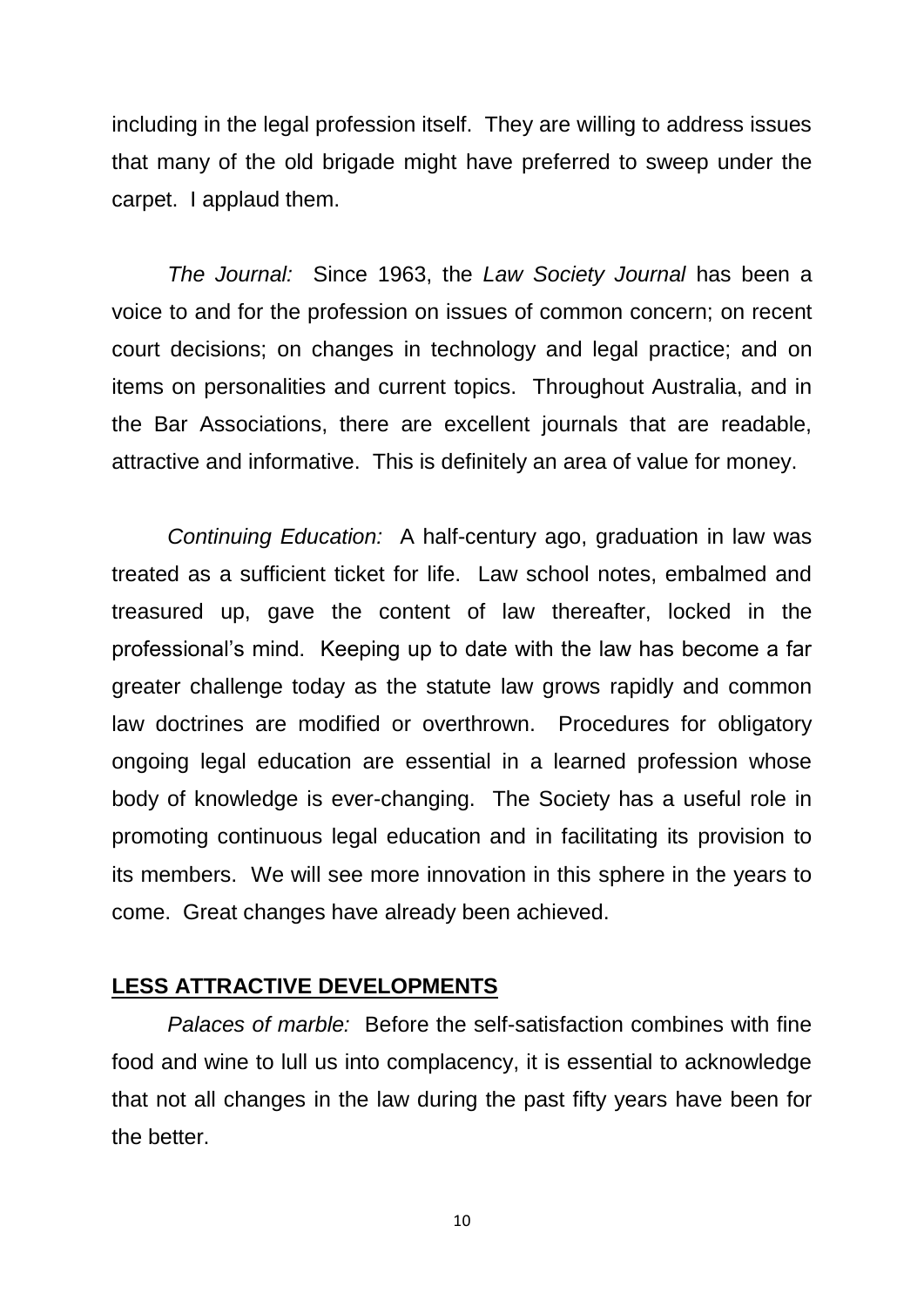When I began my articles, I worked for three years in a windowless, airless room with a fellow clerk, Frank Marks, who was himself later to become a judge of the Industrial Relations Commission of NSW. Things were very modest in those days. Offices were small and relatively humble. Even Clayton Utz was housed in an unpretentious office, then out of the way in Liverpool Street. Clerks cursed as they trudged down there in winter. Briefs were much smaller. There were no two-trolley silks. Copied documents had to be typed. Trials were shorter, in part because many of them were performed before civil juries. A five-day trial was regarded as very long. Now, five-month trials are not unknown.

Someone pays for the extravagant premises with harbour views, precious paintings and generous space. Clients, not lawyers, pick up the tab. The result has been to position many ordinary citizens out of the possibility of securing good legal advice. Access to justice has always been the chief defect of the adversarial trial of the common law system. The defect has enlarged greatly, not diminished, in my professional lifetime.

*Country and regional lawyers:* Recent years have seen a shrinkage in the proportion of the profession of lawyers serving clients in regional, rural and remote Australia. Figures showed a drop in retention of lawyers in country areas from  $15\frac{1}{2}\%$  in 1998 to 13% a decade later<sup>15</sup>. There seems little doubt that the decline in the number of lawyers practising in the country is linked to the abolition of the former legal monopoly in land title conveyancing. That practice, whilst undoubtedly defective, had the advantage of cross-subsidisation of the provision of legal services. Now that we are more alert to the decline of country

 $15<sup>1</sup>$ 

<sup>15</sup> Law Council of Australia, Rural Regional and Remote Areas Lawyers Survey, 9 July 2009.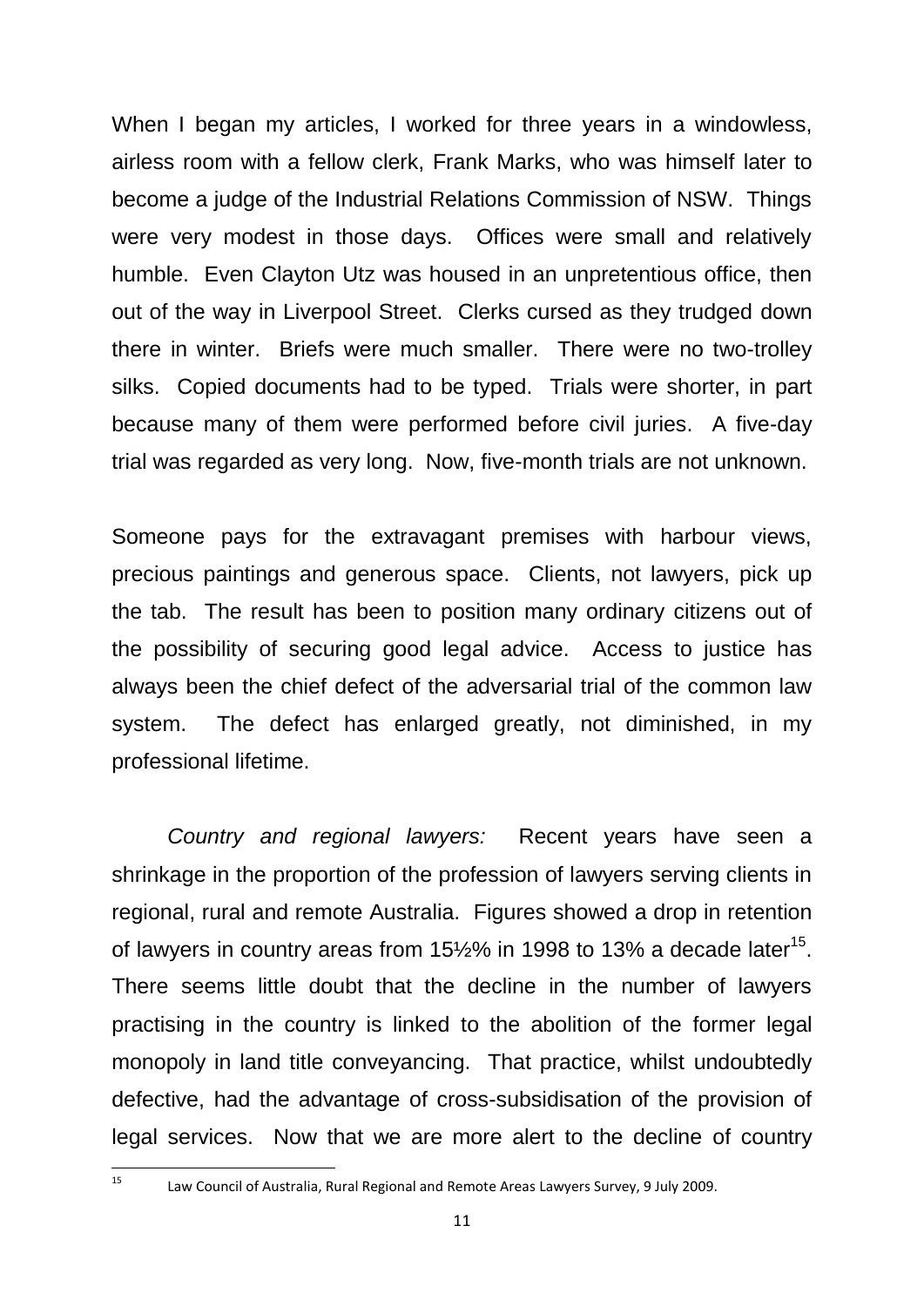practice, we must ensure its reversal. The rule of law cannot be secured by judges alone. Practising lawyers are ministers of justice. In our legal system, they are essential to the success of the courts and the law.

*Personal injury compensation:* Another area of crosssubsidisation, but in the reverse direction, is the legislation of recent years capping personal injury recovery. I understand the political reasoning that led to these reforms. They were designed to minimise increases in the cost of workers' compensation and green slip motor vehicle insurance prior to State elections. The net result, however, has been a decline in justice to injured fellow citizens. They (or the taxpayers as a whole providing social security) are now obliged to crosssubsidise tortfeasers and wrongdoers. Any system that obliges an injured worker and their family to absorb part of the cost of work injuries is shifting the burden inequitably and diminishing the economic pressures for accident prevention on those who cause injustices.

In harmony with these legislative moves, there has been a regression in court decisions upholding protective standards of conduct to prevent accidents<sup>16</sup>. The struggle against these changes has been substantially lost. This is notwithstanding the valiant efforts of Bar Associations and Law Societies in Australia to explain the defects of these legal changes. Media interests, backing as usual the big end of town and political opportunism, have portrayed the professional resistance as lawyers" self-interest. In such matters, professional bodies need more skills in communicating the message of justice.

 $16$ <sup>16</sup> A good example is *Cole v South Tweed Heads Rugby League Football Club Ltd.* (2004) 217 CLR 469 at 477 [15]ff.; 489 [65]ff; cf. at 499 [107]ff.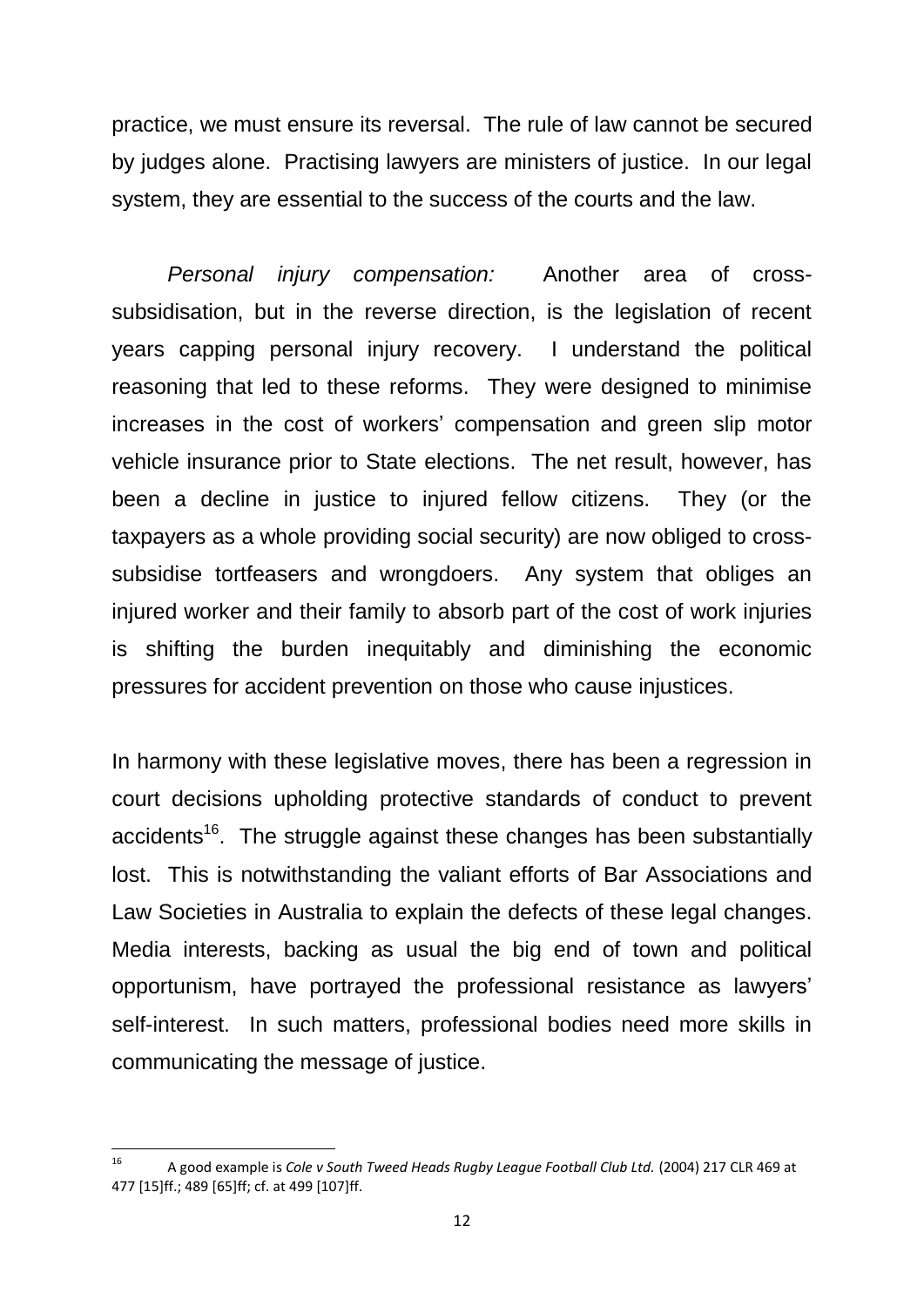*Time charging:* Another change that has radically altered professional cost structures in the law is time charging for professional services. This methodology was introduced after the 1970s. As Chief Justice Gleeson often rightly said, it is a methodology that rewards slow thinkers and inexperienced practitioners.

Fifty years ago lawyers took a global and common sense approach to costs which were much more modest. The word "say" in bills of costs in those times no doubt embraced a multitude of sins. But it often kept lawyers" charges within practical and realistic bounds. I hope that time charging will disappear as quickly as it arrived<sup>17</sup>. Cost structures need to be revised if the legal profession is once again to be available to ordinary citizens with legal problems. Legal aid for civil causes has seriously declined in my lifetime. The problem of ensuring legal representation at trial in criminal cases was substantially corrected by a decision of the High Court<sup>18</sup>. But the practical result has been to exclude many worthwhile civil cases from legal assistance, unless they qualify for *pro bono* lawyering.

Every lawyer knows that complex litigation cannot properly be presented by most self-represented litigants. It is just too difficult. This is a cardinal fault of our legal system. It has become worse, not better, in the past fifty years.

*Entry into law schools:* There were always severe requirements for admission to law courses. But these requirements have become unrealistically difficult in recent years. The cut-off in Higher School

 $17$ <sup>17</sup> Ronald J. Baker, *Professional's Guide to Value Pricing* (2001).

<sup>18</sup> *Dietrich v The Queen* (1992) 177 CLR 292; cf *McInnis v The Queen* (1979) 143 CLR 575.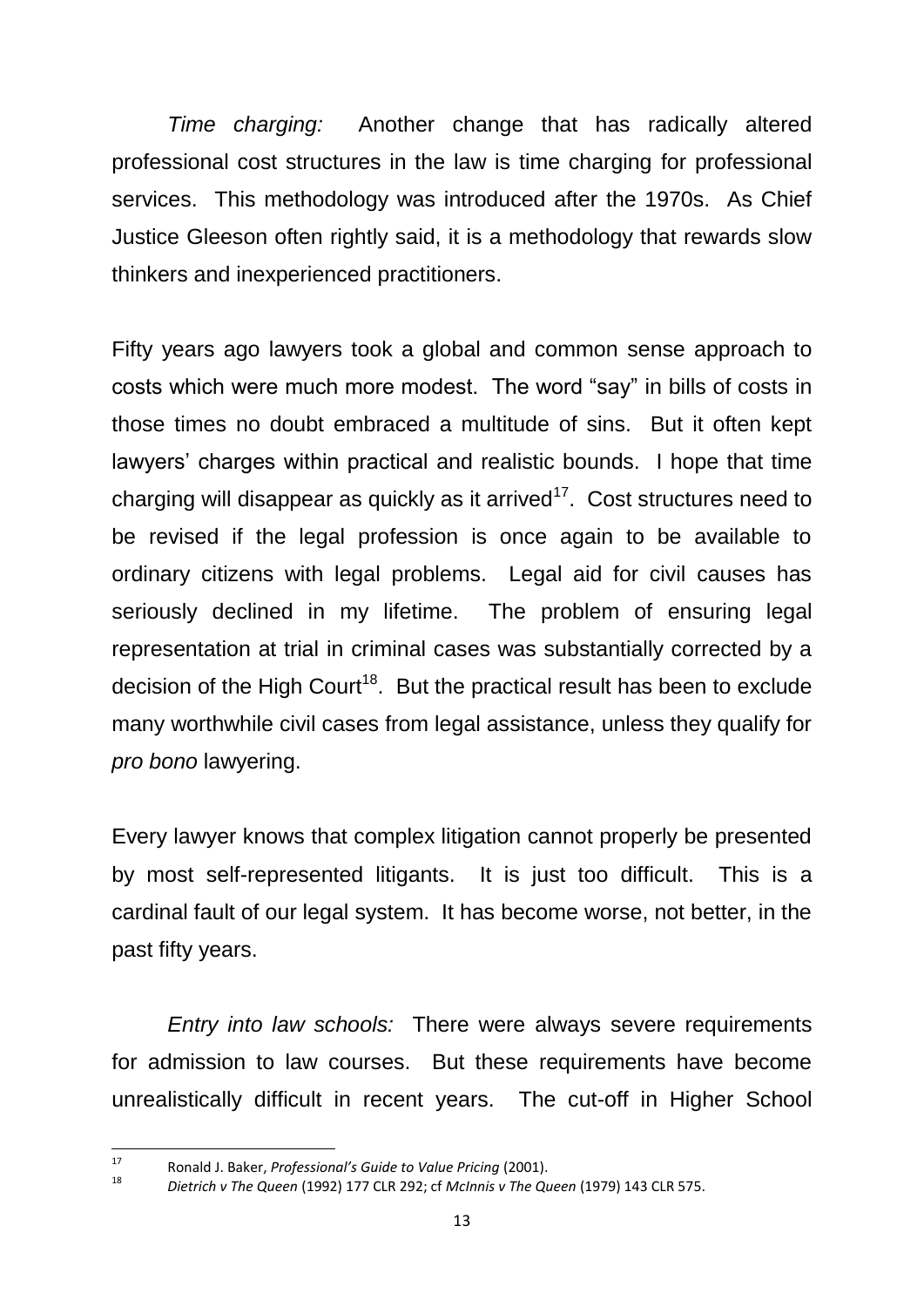Certificate results, necessary for admission to city law schools in Sydney, is now likely to exclude people with school leaving results like most of those who sat with me in the old Sydney Law School when I arrived in 1956. For a TER score of 99.6%, I would have made it. Despite the rejection of my application for articles by the top legal firms, I could boast of such a score. But most who sat on those hard benches in the old Sydney Law School in Phillip Street, Sydney at that time had matriculation results falling far short of such a score. Yet many of them became fine judges, advocates and lawyers.

Superlative academic results are important for some in the legal profession. But an empathy for the client, a sympathy for the underdog and an ingenious capacity to spot issues and solve problems may be just as important in making a good lawyer. The moves to make law uniformly a post-graduate course is a new worry. If we confine the practice of law in the future to only a brilliant intellectual elite, we may not necessarily build a profession with fire in its belly to tackle injustices. Commercial litigation is not the only field that matters in the law. Often, when analysed, it is little more than elaborate debt recovery.

*Women's glass ceiling:* Despite the improvement in the opportunities for women in legal practice, there remain serious defects in this regard. They result in a large attrition rate notwithstanding demands for true equal opportunity. In the High Court, during my thirteen years' service, there was no real increase in the number of women addressing the court from the central podium. Justice Gaudron correctly taught that skills in lawyering are not to be found only on the Y chromosome. Solving the disadvantage that women face in advancing in our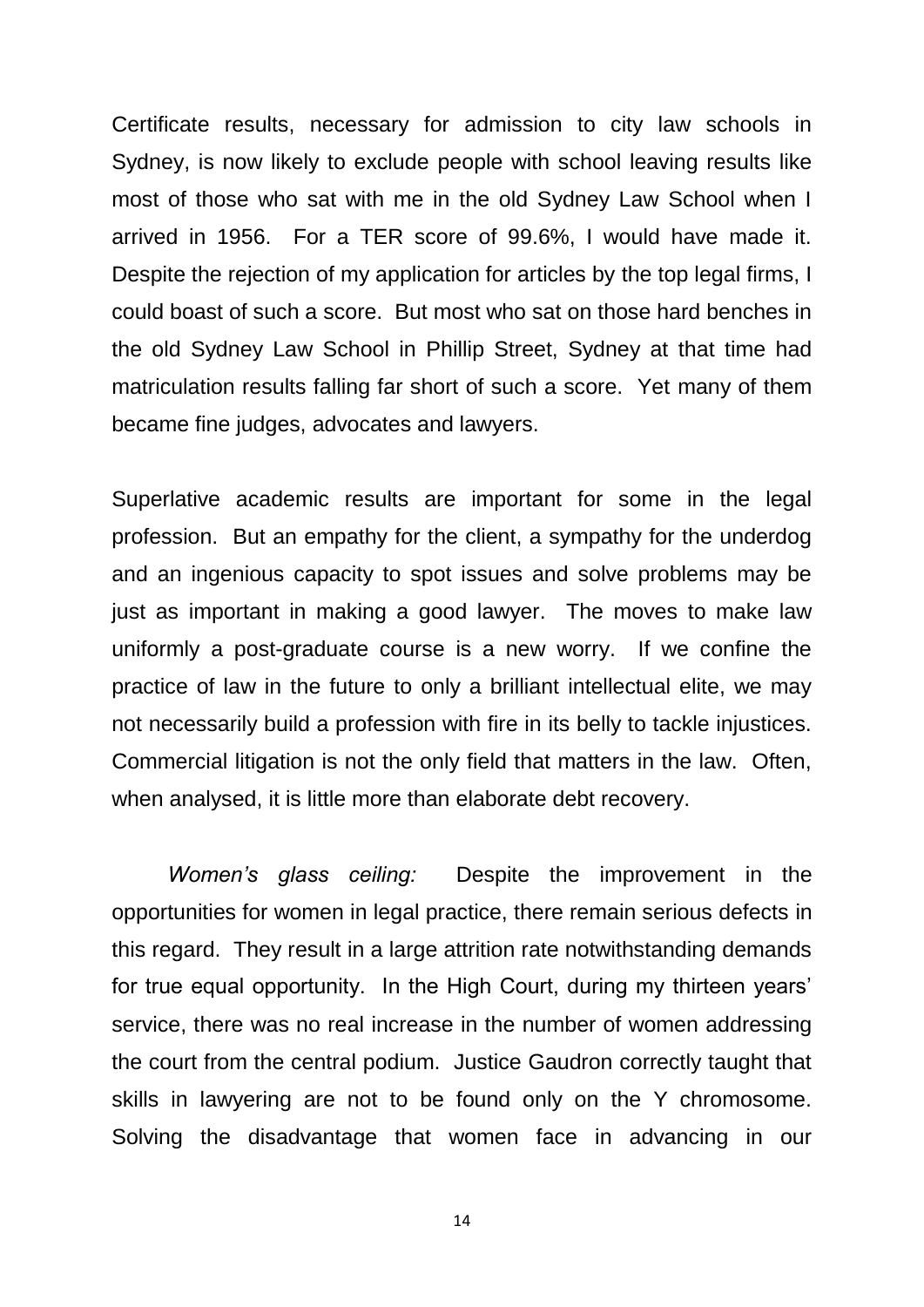profession remains an important challenge. It is perhaps reflected in the overwhelmingly masculine composition of the attendees at this function.

*Age and life after 50:* Another challenge for us is ageism. I was obliged to retire from the High Court at 70 by virtue of the Constitution<sup>19</sup>. This was for high governmental reasons which I support. There are no such reasons for terminating the professional lives of lawyers at the age of 50. At that age, I was in my prime, a condition that still actually endures!

Many large firms today retire their partners from active practice by about 55. This is a wasteful attrition. True, it provides opportunities for younger practitioners. But we should have the talent to organise the legal profession so as to tap the wisdom and experience of its older members. The President of the Society has criticised this wastage and I agree with  $\text{him}^{20}$ . A mind filled with information is not necessarily the makings of the best lawyer. Wisdom tends to come with experience. Judgment and perspective are often the product of years of considering novel legal problems. Throwing a lawyer out at age 50 is a shocking waste of a precious resource. Particularly so in a country that has not solved the problem of equal access to justice.

*Defective legal education:* There have been great strides in legal education in the past half-century and most developments have undoubtedly been for the good. Yet, some have been regrettable. One is the decline in the teaching of legal history in Australian law schools<sup>21</sup>. No doubt improvements were necessary in the way legal history was

<sup>19</sup> <sup>19</sup> Australian Constitution, s72 (as amended 1977).  $20$ 

J. Catanzariti, "Building for the Future", *Law Society Journal*, February 2009, 4.

<sup>21</sup> M.D. Kirby, "Is Legal History Now Ancient History?" (2009) 83 Australian Law Journal, 31.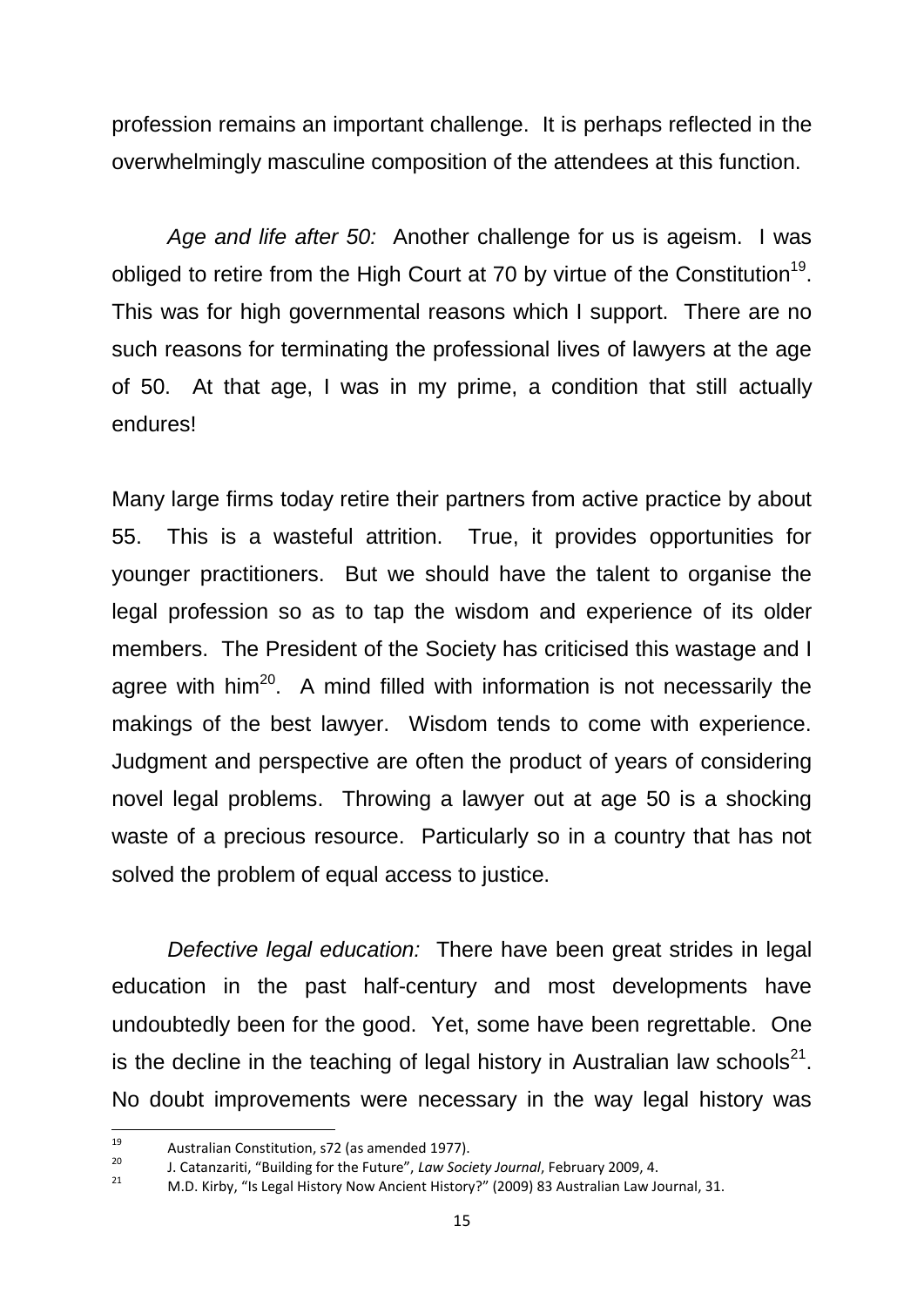taught when compared with fifty years ago. Teaching Australian history was then neglected. But the solution was not to abolish legal history itself, which has now happened in all but a few of the nation"s 33 law schools.

Likewise with jurisprudence. Astonishingly, law schools exist in Australia where there is no course set aside for examination of this subject or of legal values. To get through a course of instruction in law without considering the essential purposes of the exercise is a calamity. The same might be said about separate courses in legal ethics and statutory interpretation. The latter is now the primary concern of all practising lawyers. It needs to have renewed emphasis in all legal courses.

*Work life balance:* The Young Lawyers within the Law Society have tackled the issue of depression, although this was conventionally never acknowledged and rarely spoken of. In doing so, they have faced a problem often caused by unreasonable demands on young lawyers in terms of hours and type of work they are required to perform.

The law has always been a profession of workaholics. I myself am scarcely well-qualified to criticise this. Finding the correct balance between work and other activities of life is a constant challenge in a profession where work sometimes becomes the overwhelming meaning of life. Those who love the law cherish its daily stimulus of puzzles and problem-solving. But often they inflict unreasonable wounds on their families and those closest to them. Educating lawyers in achieving the happy mean is a future challenge of great importance for Law Societies.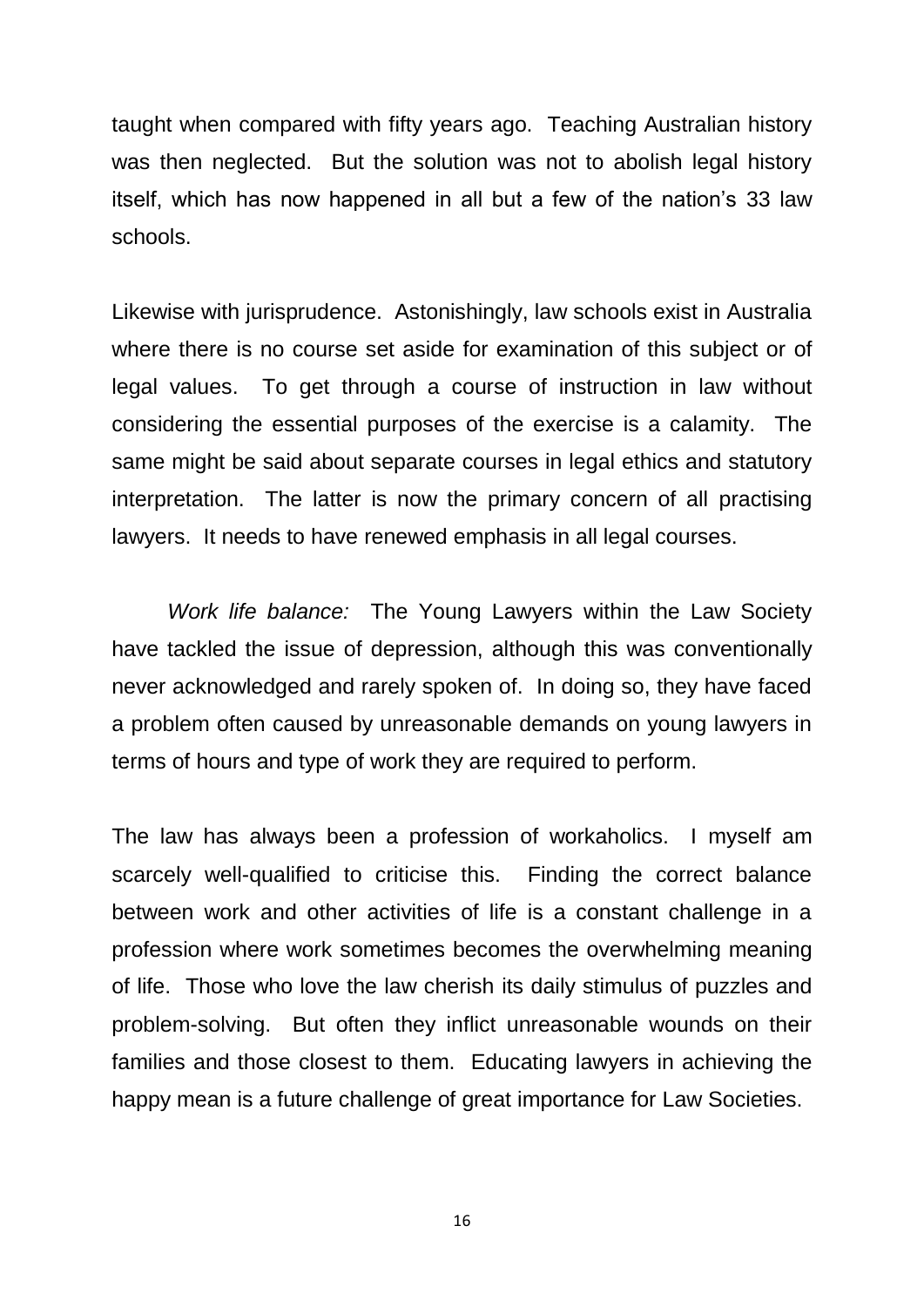*Absence of a rights charter:* Another challenge is the almost unique failure of the Australian legal system, outside Victoria and the Capital Territory, to deliver a general charter of rights to people living in Australia. Views differ on this subject. However, the federal Attorney-General should, in my view, be commended for initiating a national consultation on the topic. It has brought out of the woodwork all the usual suspects who oppose change. Those who say it will cause undemocratic rule by judges. Those who contradictorily say that the judges are not competent to perform the function. Those who claim there is no problem to be solved. Those who assert that parliament fixes everything up. Most of these opinions are expressed by Caucasian, male traditionalists. These are commonly people who have never suffered the sting of injustice and of unequal treatment by the law.

I have. Aboriginal Australians have. It took court decisions, not parliamentary action, to shake our country into correcting a deep injustice to its indigenous peoples<sup>22</sup>. Despite 150 years of elected parliaments in Australia, it was not corrected there. Sometimes we need a circuit breaker in case we become (and lawyers are not exempt) ignorant and blind to injustice. The same blindness has affected women, Asian Australians, gays, people with disabilities, prisoners, refugees and other vulnerable groups. All that the *Charter* model, now being discussed in Australia, does is to authorise courts that cannot interpret laws in harmony with basic rights, to call the suggested disparities to the notice of parliament. This is a means of enlivening the legislature, not supplanting it. That can only be for the good of our democratic process. For me, that process of democracy means more than voting every three years. Yet the opponents of a Charter of Rights,

 $\frac{1}{22}$ 

*Mabo v Queensland [No.2]* (1992) 175 CLR 1; *Wik Peoples v Queensland* (1996) 187 CLR 1.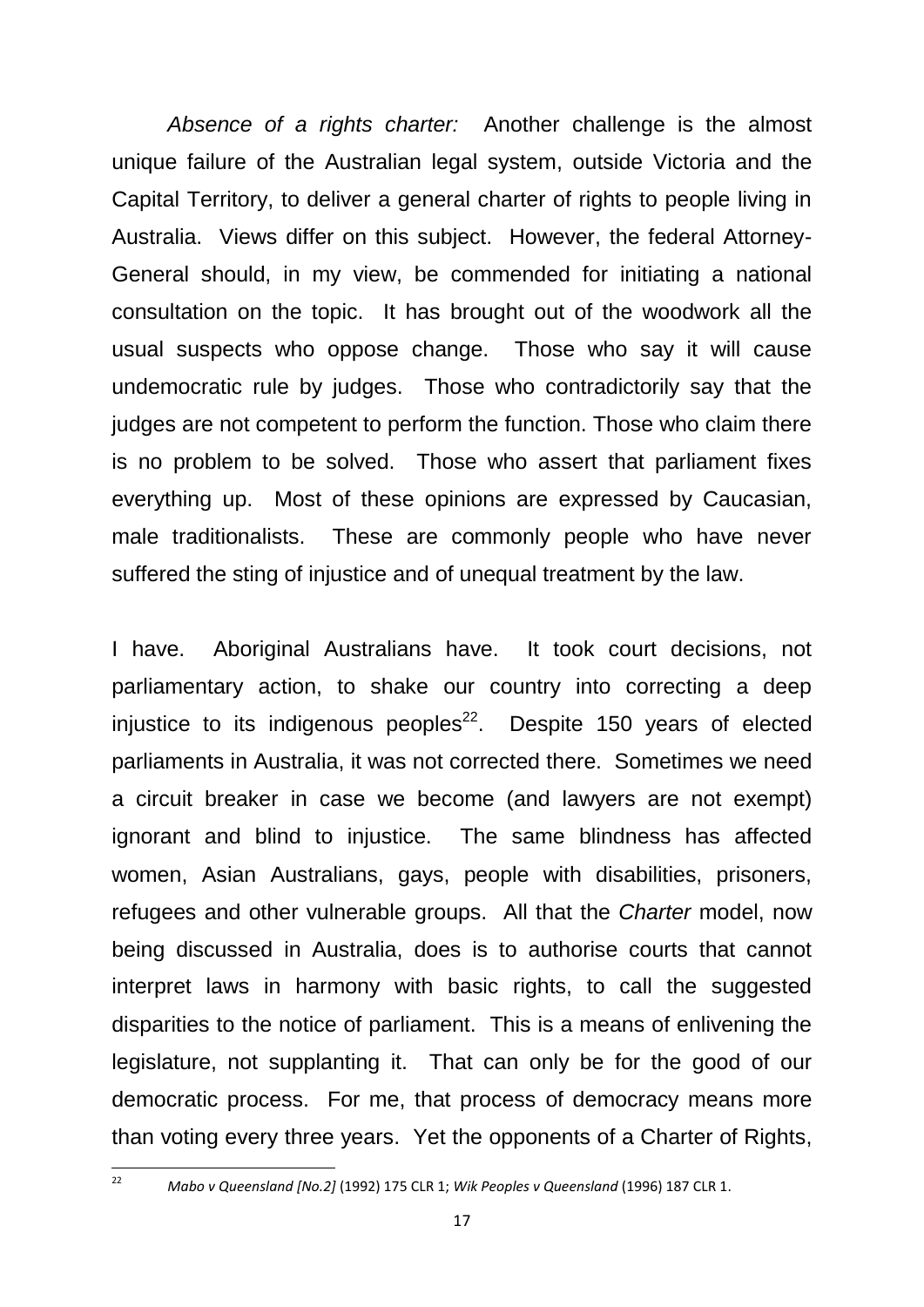by a fantastic fiction, contend that the electors are deemed to approve everything performed in parliament after the election until the next chance of electoral veto by the people arises.

Lawyers, who know best the defects in the law, should explode the fiction that parliament is always vigilant to injustice<sup>23</sup>. We have seen too many contrary instances in Australia to persist with that fairytale. It behoves lawyers to point this out. And to explain the ways the modest idea of a human rights Charter works in the United Kingdom and New Zealand so that the panic merchants are put in their place.

#### **THE FUTURE?**

 $\frac{1}{23}$ 

In a further 125 years, lawyers will gather to celebrate the  $250<sup>th</sup>$ anniversary of this Society. What will the law look like then?

- Most lawyers will work from home when they are not on holidays to Mars. By then, holidays to the moon will be so passé;
- Law as a discipline will be taught in secondary schools and not confined to law schools. This process will be assisted by great moves to codification to replace the "primitive" common law system that collapsed in 2050 under its own weight;
- The "extranet" will automatically analyse legal problems on an oral command and offer basic and highly accurate legal advice to all who want to have it;
- A strong communitarian approach to law will be noted as emerging in the Australian legal system. Confucian values were observed as a supplement to English traditions after Chief Justice Andrew

A. Priestley, "Countering Claims of a 'lawyers picnic'", *Lawyers' Weekly, 3 July 2009, 17.*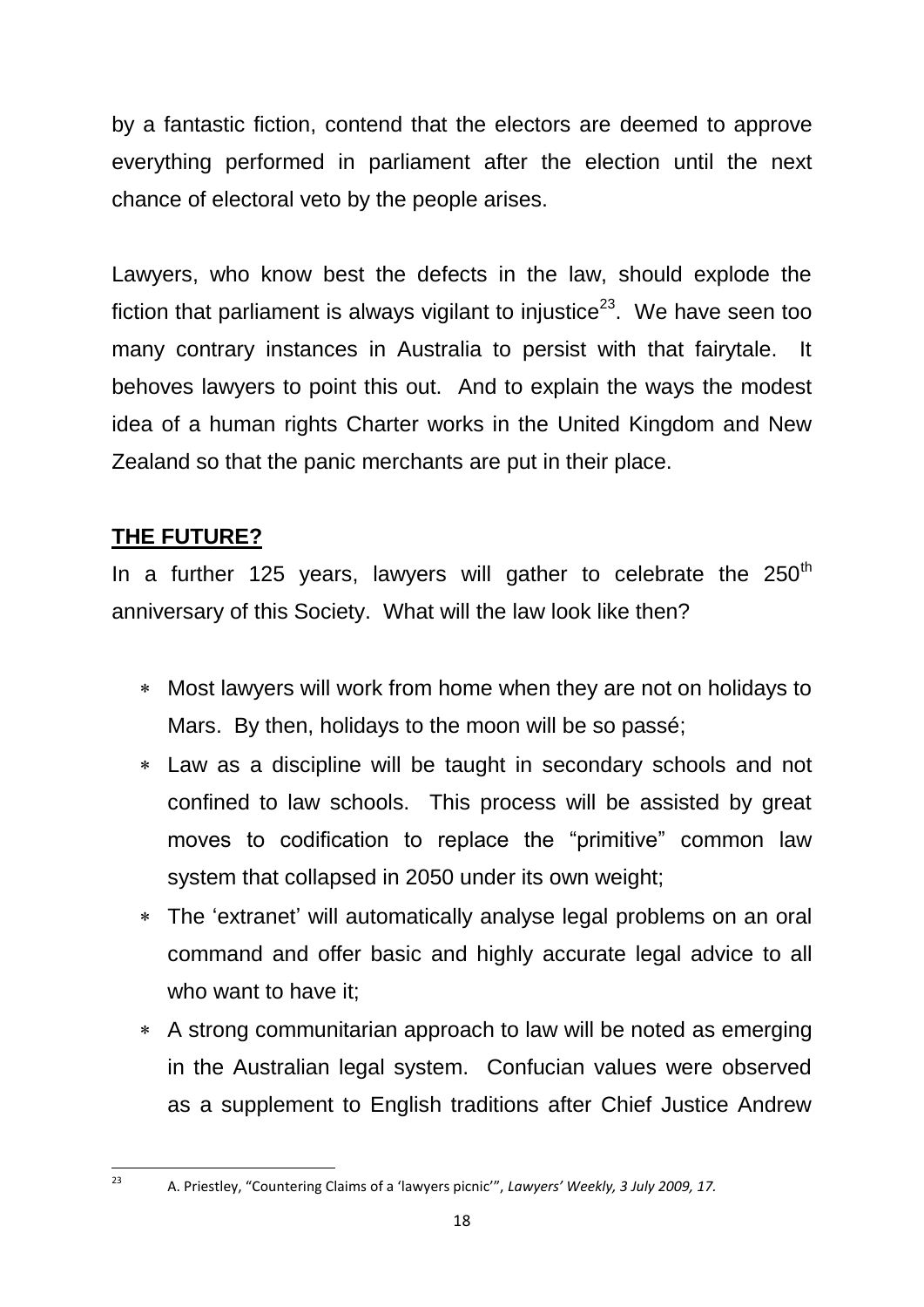Ta completes his service on the Supreme Court of Australia (as the High Court was re-named in 2030);

- ADR will be a universal feature of resolving disputes preliminary to court proceedings;
- Courts will still exist but litigants will be rationed in their use of judicial time. A case will be allocated an average of two hours with judges having strict controls over the presentation of the evidence and submissions and resolution of the true issues;
- A Judge Advocate will have been established in 2060 to focus and expedite issues and to explain in electronic media the holdings of the courts so that interested citizens will understand;
- Juries will have been abolished in 2060 because of the view that they offended the basic principle of reasoned justice;
- International law by 2030 will have become the greater part of the law learned and applied by Australian lawyers;
- Implanted computer chips, connected to the brain, will be surgically applied to all law students at the outset of their courses so as to supplement basic legal knowledge, learned from the newly adopted national codes of law;
- Scientists will still be struggling in 2134 to create an electronic programme with the *will* to achieve justice and to replace humans altogether for at least some tasks. So far, however, that objective will have eluded the best technologists. But some scientists never give up; and
- Historians will look back on 2009 as amongst the golden years of the law. They will detect that time as the moment when the Australian community and legal profession became fed up with the